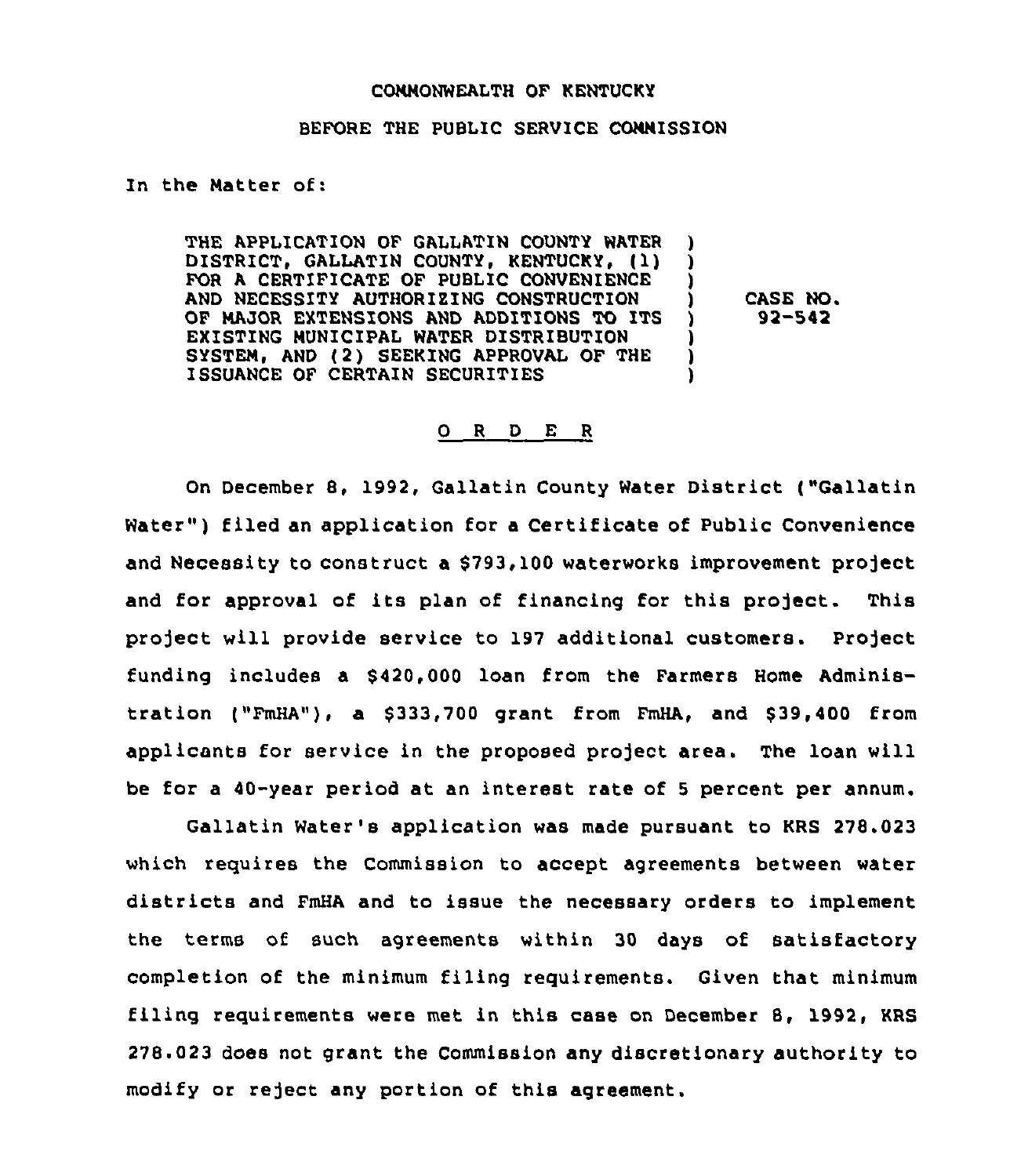IT IS THEREFORE ORDERED that:

1. Gallatin Water is hereby granted <sup>a</sup> Certificate of Public Convenience and Necessity for the proposed construction project.

2. Gallatin Water's proposed plan of financing with FmHA is accepted.

3. Gallatin Water shall file <sup>a</sup> copy of the "as-built" drawings and a certified statement that the construction has been satisfactorily completed in accordance with the contract plans and specifications within 60 days of the substantial completion of the construction certificated herein,

4. Gallatin Water shall monitor the adequacies of the expanded water distribution system after construction. If the level of service is inadequate or declining or the pressure to any customer falls outside the requirements of 807 KAR 5:066, Section 5(1), Gallatin Water shall take immediate action to bring the system into compliance with Commission regulations.

Nothing contained herein shall be deemed a warranty of the Commonwealth of Kentucky, or any agency thereof, of the financing herein accepted.

 $-2-$